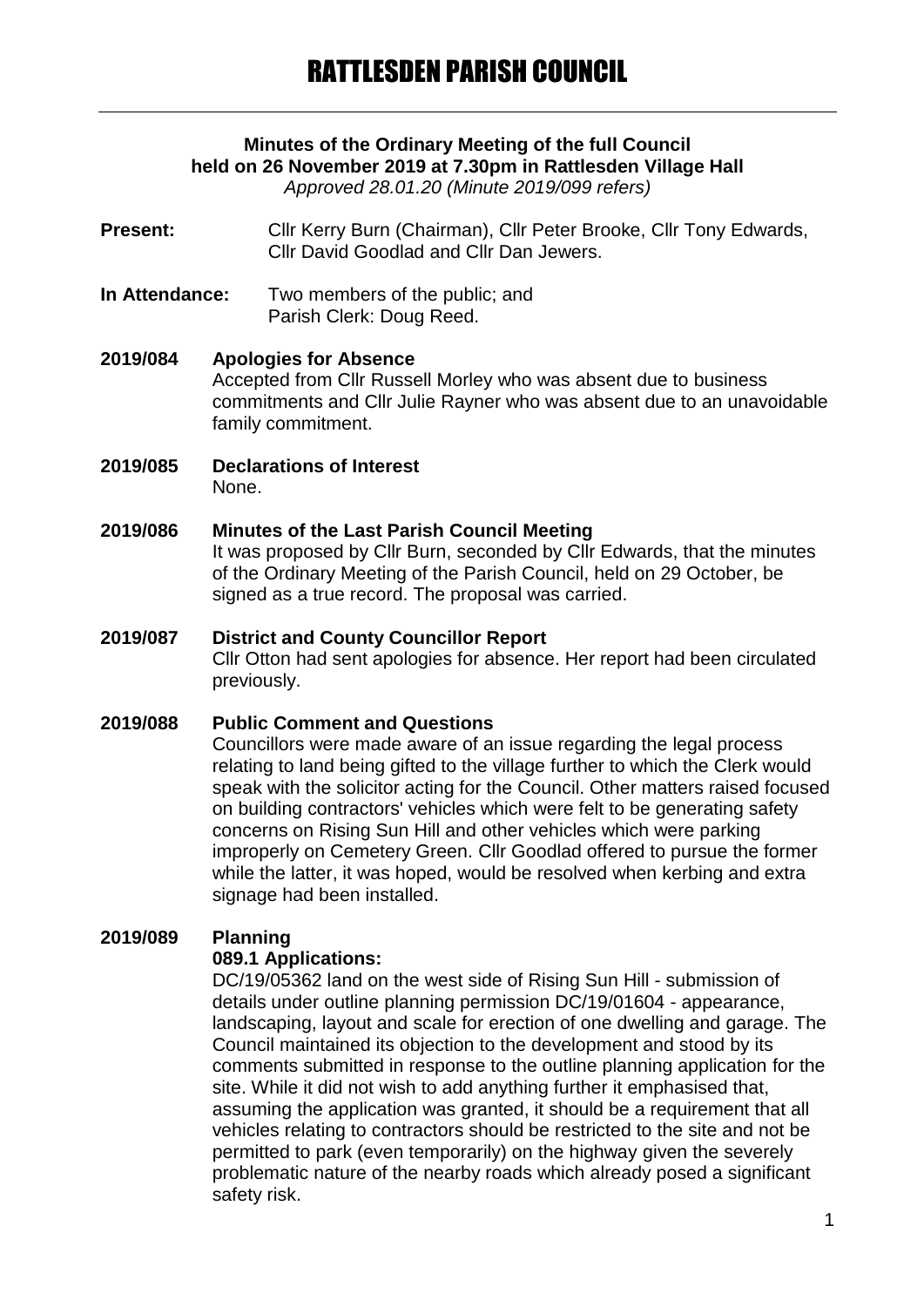**089.2 Applications - Responses:** Given a deadline in advance of the meeting, councillors had necessarily considered application DC/19/05081 8 Top Road - erection of wooden shed/garage (retention of). The Council had no objection.

**089.3 Decisions:** None.

#### **2019/090 Finance**

**090.1 Financial Report:** The report to 31 October was received. It was noted that the TSB current account stood at £20,449.65 and the deposit account at £13,641.20 further to which it was proposed by Cllr Burn, seconded by Cllr Edwards, that the reconciliation be approved and duly signed. The proposal was carried.

**090.2 Payments and Income:** It was proposed by Cllr Burn, seconded by Cllr Jewers, that the schedule of payments be approved. The proposal was carried. The schedule comprised the following:

- Litter-picker: salary (November) £158.70;
- Clerk: salary (November) £368.05;
- HMRC: PAYE (November) £92.20;
- Litter-picker: salary (December) £158.70;
- Clerk: salary (December) £368.25;
- HMRC: PAYE (December) £92.00;
- Mr Roger Heard: 447th Bomb Group Memorial grass-cutting £62.00 (Section 137 expenditure);
- The Felsham Gardeners: Cemetery grass-cutting £200.00;
- Anglian Water Business Ltd (National): Cemetery water £10.39;
- Gudgeons Prentice Solicitors: further land transfer fee 'on account' £50.00;
- Rattlesden Village Hall Management Committee: village hall hire £25.00; and
- Clerk: reimbursement of costs of voucher for internal auditor £40.00 (Chairman's allowance).

Income received was duly noted as follows:

- TSB: business (deposit) account interest (November) £11.54;
- Allotment Association: annual rent 2019-2020 £68.04;
- Mid Suffolk District Council: cleansing grant (July-September) £213.46; and
- Non-resident: Cemetery fees £625.00.

#### **2019/091 Village Hall**

Councillors reviewed the current lease and reiterated their concerns about the future of the Hall should there be any significant developments, not least affecting the Management Committee. It was agreed that the Clerk should write to the Parochial Church Council for its views and for clarification on the responsibilities of each of the bodies involved in the facility.